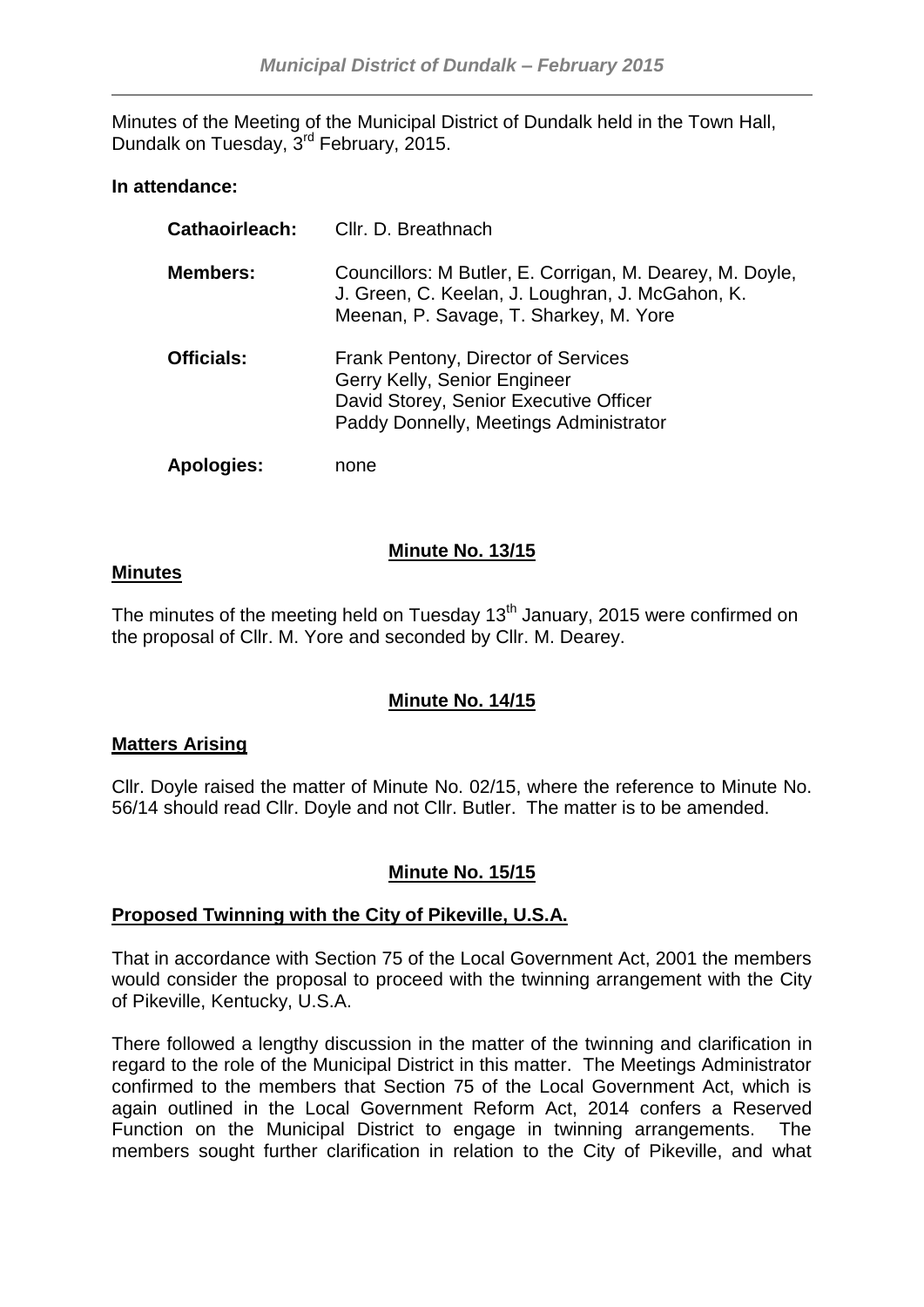benefits such a twinning would bring to the City of Pikeville and the Municipal District of Dundalk.

It was proposed that further information be circulated to the members as quickly as possible and that a Special Meeting be agreed to consider the matter in full.

The Cathaoirleach, in summing up the members views, outlined that there was no objection to the twinning but that members sought further clarification in order to comply with their obligations under Section 75 of the Local Government Act.

# **Minute No. 16/15**

## **Housing & Communities Progress Report**

Mr. David Storey, Senior Executive Officer presented the Housing & Communities Progress Report dated 21<sup>st</sup> January, 2015. Mr. Storey addressed the members' queries in regard to the report, and clarified issues regarding the HAP Scheme and the Choice Based Letting Scheme. The members attention was also brought to details in relation to Anti Social Behaviour contained within the report.

# **Minute No. 17/15**

### **Operations, Infrastructure & Marine Progress Report**

Mr. Gerry Kelly, Senior Engineer presented the Operations and Marine Progress Report dated 23rd January, 2015. Members attention was also drawn to the Infrastructure Progress Report dated  $26<sup>th</sup>$  January that was circulated with the agenda.

Mr. Kelly in responding to the members queries advised that the draft Road Works Programme circulated with the agenda would now have to be reframed following the announcement earlier in the day of the grant allocations to the Council for Road Works Programmes in 2015. Mr. Kelly outlined that there was in fact a 9.68% reduction in the grant allocated and there was no indication in regard to the Community Involvement Scheme. The Senior Engineer and his team would now reframe the Road Works Programme and present again to the members at an opportune time.

Cllr. Doyle raised the matter of traffic calming and outstanding reports in regard to speed ramps, speed survey at Old Muirhevna, and the issue regarding Rogers Lane. Members were advised that the reports were imminent as had been outlined at earlier meetings.

Members raised a number of issues including; funding for Bellurgan embankment; the proposed new school site for Louth Meath Education Training Board; damage to concrete road pavements; road markings on the R176; illegal dumping in the Cox's Demesne area; progress on the works at Racecourse Road; sewage on the Greenway; and Low Cost Safety Measure proposals.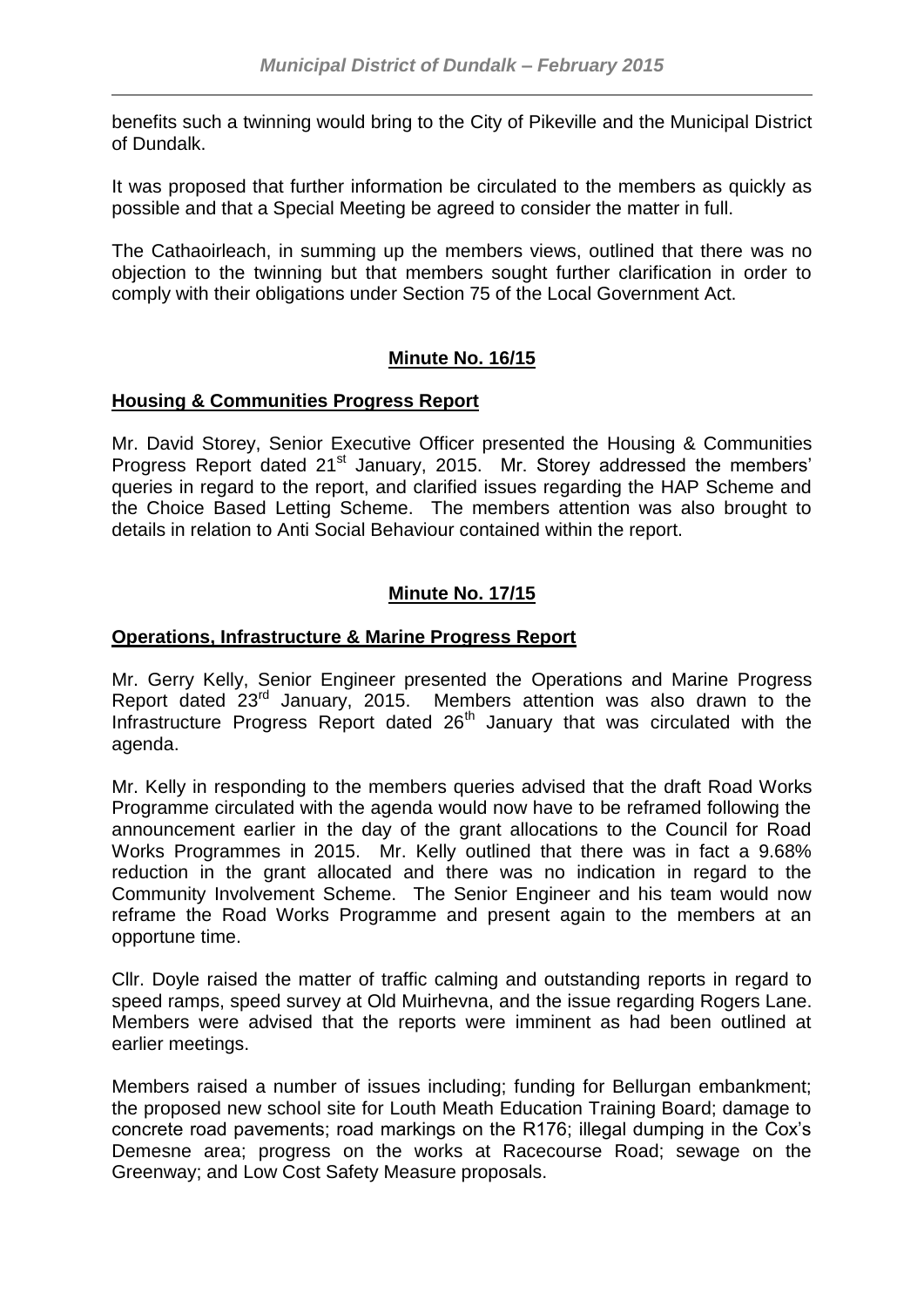The Director of Services, Mr. Frank Pentony also addressed the member's queries in regard to water quality, and confirmed that the water quality is in accordance with the Drinking Water Regulations. He and his team have had discussions with the EPA, together with authorities in Northern Ireland and Monaghan County Council. There were no incidents of fish kills or other distortions to water in the River Fane which supplies the Cavan Hill water treatment facility. Water continues to be produced in the normal manner and tested in accordance with the regulations. The Director assured the members that there is no issue with the quality of water being supplied to the network. When further information is to hand the Director of Service will revert to the members in regard to the ongoing queries and concerns that have been raised.

# **Minute No. 18/15**

## **Notice of Question**

### **Cllr. Maeve Yore**

"Is there a Capital Scheme planned for the refurbishment and renewal of footpath from Post Office to Bank of Ireland Clanbrassil Street on both sides of road, and when will it be implemented?"

### **REPLY:**

**There are no plans to extend the scheme proposed for the South end of Clanbrassil Street, which was not upgraded when the area outlined was renewed. Further projects are subject to suitable funds being available.**

The Notice of Question and response was noted by the members.

## **Minute No. 19/15**

### **Correspondence**

The members noted correspondence from St. Patrick's Day Festival Committee. The members were advised that through the Economic Development Unit, funding would be provided as in the past to the festival committee.

### **Minute No. 20/15**

### **Special Meeting**

The Cathaoirleach, Cllr. Declan Breathnach in accordance with Standing Order No. 4 proposed a Special Meeting to deal with the single item of the proposed Twinning with the City of Pikeville, Kentucky, U.S.A.